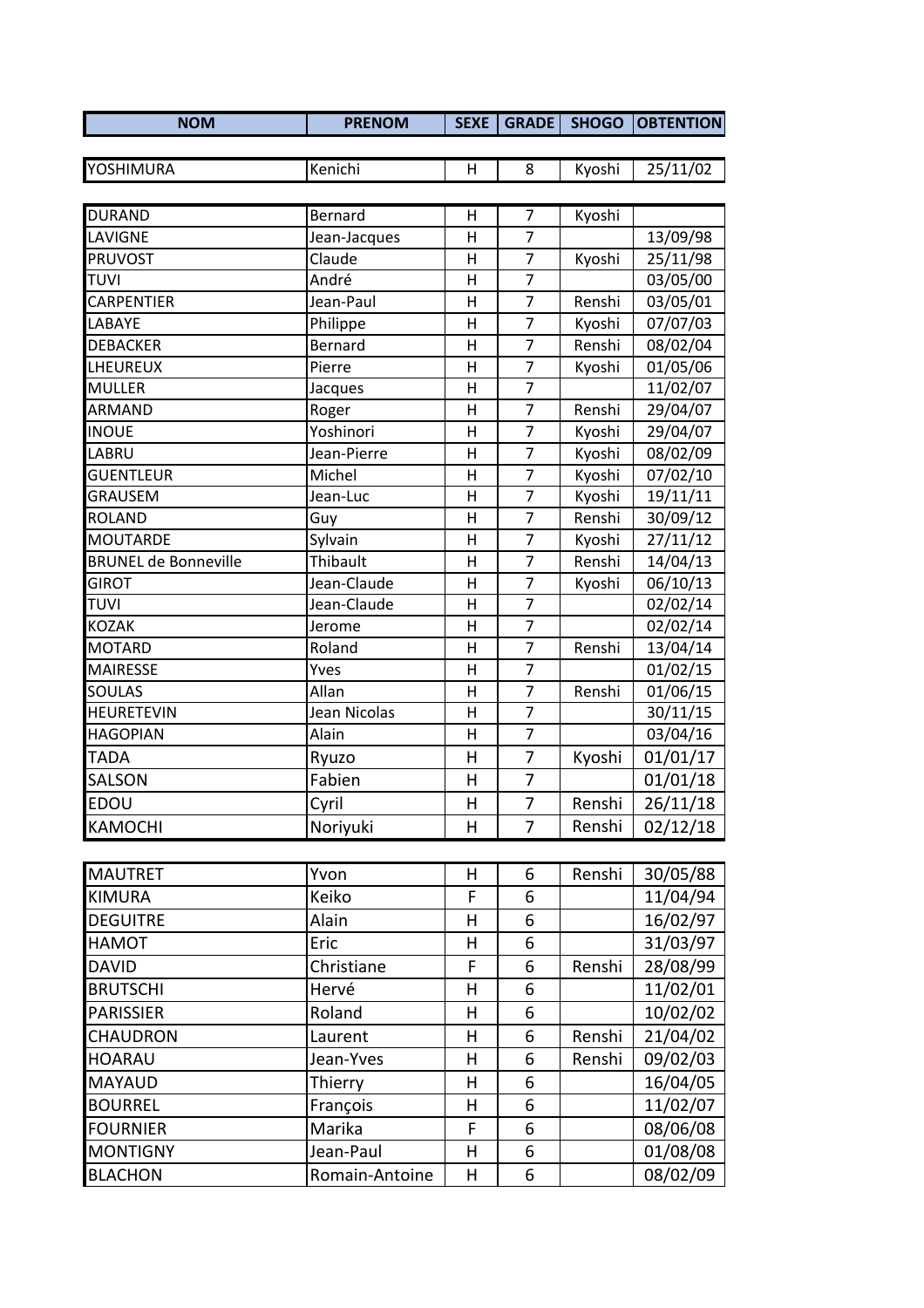| <b>DELAGE</b>                          | François        | Η                       | 6 |        | 07/02/10 |
|----------------------------------------|-----------------|-------------------------|---|--------|----------|
| <b>PILFER</b>                          | Alain           | Η                       | 6 |        | 29/04/11 |
| CANCALON                               | François        | Н                       | 6 |        | 05/08/11 |
| <b>SABOURET</b>                        | Alexandre       | Η                       | 6 |        | 05/08/11 |
| <b>ABLA</b>                            | Mohamed         | Н                       | 6 |        | 24/11/11 |
| VERGNAUD                               | Bernard         | H                       | 6 | Renshi | 28/05/12 |
| <b>GUADARRAMA</b>                      | Vincent         | Η                       | 6 |        | 03/08/12 |
| CHARLEMAINE                            | Daniel          | H                       | 6 |        | 30/09/12 |
| <b>HIDALGO</b>                         | Michel          | Η                       | 6 |        | 30/09/12 |
| <b>NAITO</b>                           | Atsushi         | H                       | 6 |        | 30/09/12 |
| PONTEAU                                | Pascal          | $\mathsf{H}$            | 6 |        | 30/09/12 |
| <b>BLANCHARD</b>                       | Aurélia         | H                       | 6 | Renshi | 03/02/13 |
| <b>BOUSIQUE</b>                        | Sylvain         | Η                       | 6 |        | 03/02/13 |
| PERE                                   | Sabine          | F                       | 6 |        | 02/08/13 |
| LE MOIGN                               | Izumiko         | F                       | 6 |        | 18/08/13 |
| <b>AIBA</b>                            | Misako          | F                       | 6 |        | 06/10/13 |
| <b>ISCKIA</b>                          | François        | Η                       | 6 |        | 06/10/13 |
| <b>VIGNEAU</b>                         | Patrick         | H                       | 6 |        | 06/10/13 |
| <b>BLANCHARD</b>                       | Hervé           | H                       | 6 |        | 02/02/14 |
| <b>NGUYEN</b>                          | Pierre          | $\overline{\mathsf{H}}$ | 6 |        | 02/02/14 |
| <b>MOHATTA</b>                         | Mohamed         | H                       | 6 |        | 13/04/14 |
| <b>PEZOUS</b>                          | Jean-Christophe | Н                       | 6 |        | 26/10/14 |
| PETITMANGIN                            | Alexandre       | $\mathsf{H}$            | 6 | Renshi | 01/02/15 |
| <b>ROYO</b>                            | Michel          | H                       | 6 |        | 01/06/15 |
| NAGANO-MOUTARDE                        | Kayoko          | F                       | 6 | Renshi | 30/08/15 |
| <b>AUGUSTIN</b>                        | Jérôme          | H                       | 6 |        | 29/11/15 |
| <b>LEPLAT</b>                          | Thierry         | H                       | 6 |        | 29/11/15 |
| <b>BRIQUET</b>                         | Laurent         | Η                       | 6 | Renshi | 07/02/16 |
| <b>FOURNIER</b>                        | Jean-Paul       | Η                       | 6 |        | 07/02/16 |
| <b>BRUNEL de Bonneville - CAPFLisa</b> |                 | F                       | 6 |        | 03/04/16 |
| <b>SICART</b>                          | Guillaume       | H                       | 6 |        | 03/04/16 |
| <b>MAURAN</b>                          | Robert          | н                       | 6 | Renshi | 16/07/16 |
| <b>LOUIS-MARIE</b>                     | Robert          | Н                       | 6 | Renshi | 05/05/17 |
| <b>YONNET</b>                          | Erwin           | Н                       | 6 |        | 14/05/17 |
| <b>BOTBOL</b>                          | Stéphane        | H                       | 6 | Renshi | 23/11/14 |
| <b>BLACHON</b>                         | François        | Н                       | 6 |        | 04/02/18 |
| <b>EVGENY</b>                          | Andreev         | H                       | 6 |        | 02/12/18 |
| <b>SYLLA</b>                           | Marvin          | H                       | 6 |        | 21/07/18 |
| <b>FLEURY</b>                          | Sébastien       | H                       | 6 |        | 02/12/18 |
| <b>HOUNNOU</b>                         | Ludovic         | Н                       | 6 |        | 03/02/19 |
| DI MEO                                 | Alain-Nicolas   | H                       | 6 | Renshi | 03/02/19 |
| <b>MONTESSINOS</b>                     | Sylvio          | Н                       | 6 |        | 03/02/19 |
| <b>CHARDONNET</b>                      | Gilbert         | Н                       | 6 |        | 26/05/19 |
| <b>DE BACKER</b>                       | Stéphanie       | F                       | 6 |        | 26/05/19 |
| <b>PRUVOST</b>                         | Odile           | F                       | 6 |        | 26/05/19 |
| <b>TIMMERS</b>                         | Stéphan         | Н                       | 6 |        | 08/12/19 |